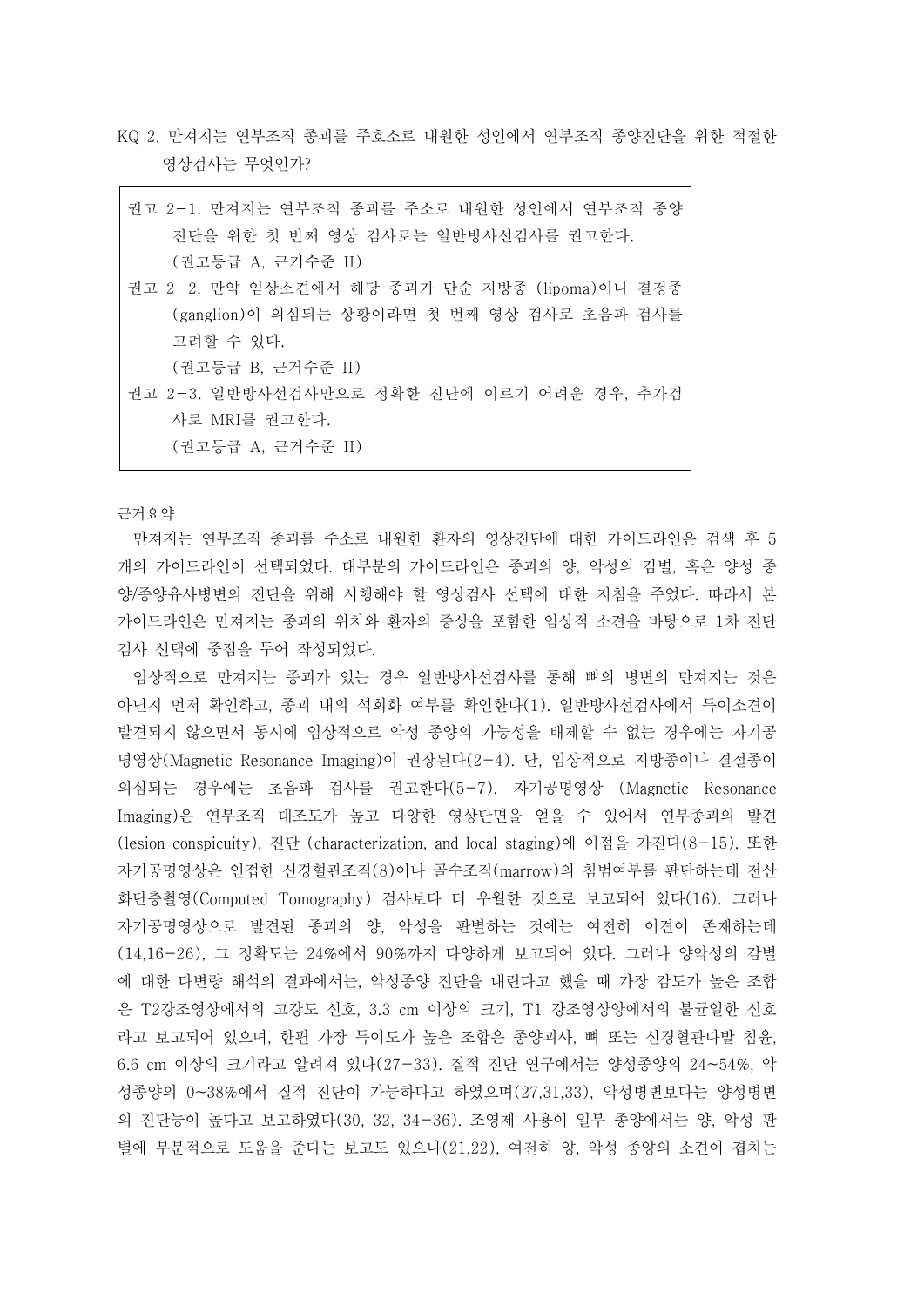부분이 많아 제한점을 가진다(23,24).

권고 고려사항

1. 이득과 위해

만져지는 연부조직 종괴가 지방종이 의심되거나, 일반방사선검사에서 석회화가 발견된 경우,<br>외상 후 이소성 석회화(heterotopic ossification)가 의심되는 경우에는 일차검사로 조영증강 CT 검사가 사용될 수 있다. 또한 매우 체구가 큰 환자나 심박동기를 가지고 있어서 자기공명 영상 촬영이 불가능한 환자에서는 일차검사로 CT 검사가 유용하다. 일부 연구에서는 자기공명 영상과 조영증강 CT 검사가 종괴의 크기 측정, 인접한 구조물로의 침범여부를 확인하는데 동 등한 유용성을 가진다고 보고하고 있다(18). 그러나 방사선 피폭이 있고, 연부조직의 대조도가 낮아서 주변 부종이나 혈관성 등을 보여주지 못한다는 단점이 있다.

조영제 사용에 대해서도 촬영시간과 비용이 늘어난다는 점에서 의견이 분분한데, 조영증강 자기공명영상을 추가해도 양, 악성 감별의 진단능이 그다지 향상되지 않는다는 보고가 있다 (34,35). 그러나 또 한편에서는 조영증강 검사를 추가함으로써 양성종양의 질적 진단능이 향상 되고(36), 고분화지방육종, 점액성분을 가진 육종의 진단에 도움이 되는 소견이 보고되어 있기 도 하다(37,38,39). 따라서 촬영시간과 비용측면을 고려할 때, 조영증강 자기공명영상을 일상 적으로 시행할 필요성은 낮으나 양, 악성 감별에 도움이 되는 경우도 있으므로 선별적으로 시 행할 것을 고려해야겠다.

2. 국내 수용성과 적용성(Acceptability and Applicability)

5개 진료 가이드라인의 국내 수용성과 적용성을 평가한 결과 연부조직 종괴 진단을 위한 일 차적 검사로써 자기공명영상의 유용성에 대해서는 대부분의 진료지침이 일치하였다. 그러나,<br>CT와 초음파 검사에 대해서는 진료 가이드라인에 따라 다른 결론을 내리고 있었다. 국가별 검 사 장비의 보급, 검사자 숙련도의 차이, 그리고 보험 적용 여부 및 검사로 인해 발생하는 의료 비의 차이로 나타나는 현상으로 생각되고 이의 국내 수용성과 적용성은 평가결과 큰 무리가 없 는 것으로 판단하였다. 수용성과 적용성 평가표는 부록 에 제시되었다.

3. 검사별 방사선량

일반방사선검사 < 초음파 검사 0 MRI 0

참고문헌

- 1. American College of Radiology. Manual on Contrast Media. Available at: http://www.acr.org/~/link. aspx?\_id=29C40D1FE0EC4E5EAB6861BD213793E5&\_z=z.
- 2. The ESMO/European Sarcoma Network Working Group. Soft tissue and visceral sarcomas: ESMO Clinical Practice Guidelines for diagnosis, treatment and follow-up. Annals of Oncology25 (Suppl ement 3): iii102–iii112, 2014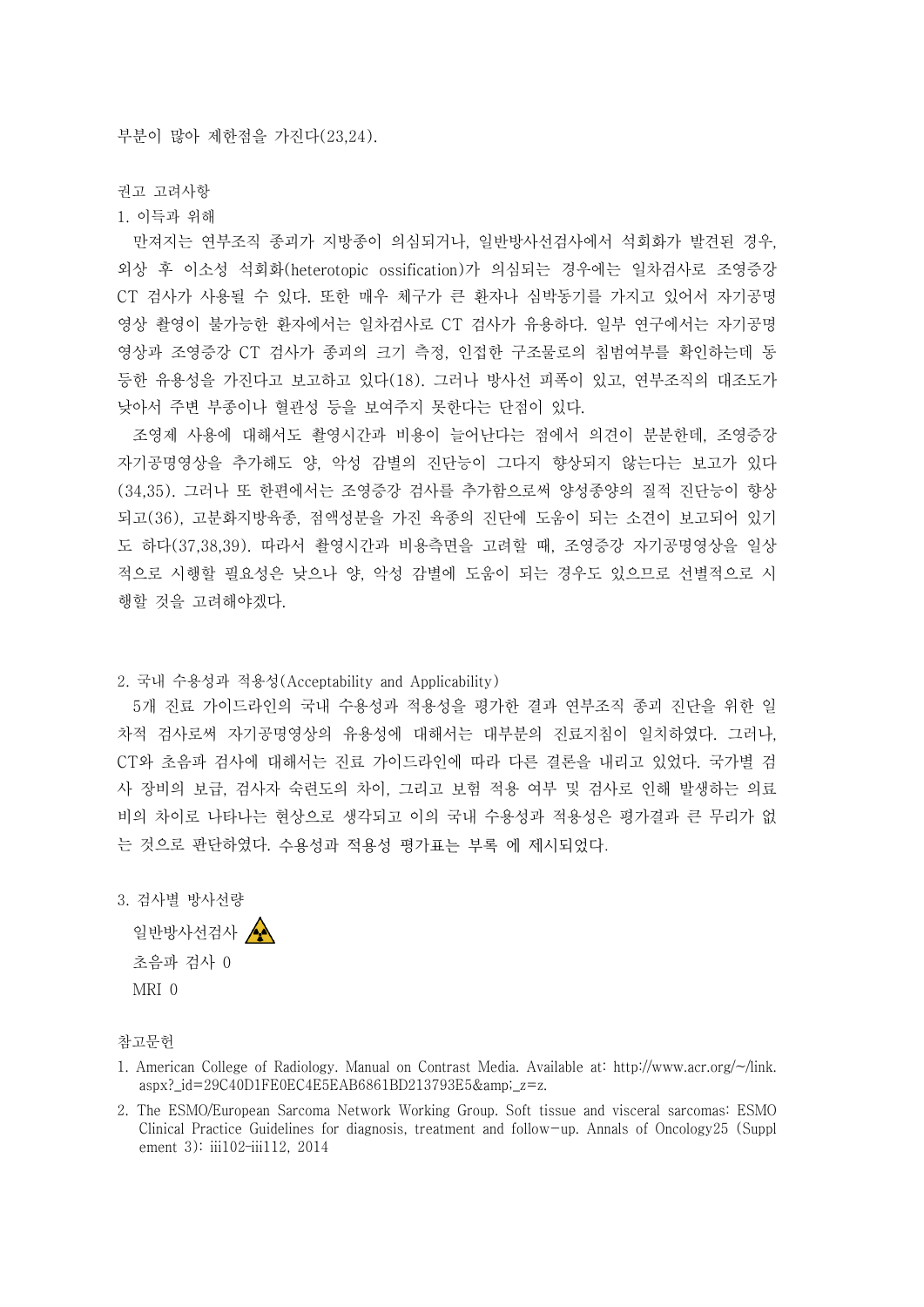- 3. P. G. Casali, & J.-Y. Blay. Soft tissue sarcomas: ESMO Clinical Practice Guidelines. Annals of O ncology21 (Supplement 5): v198–v203, 2010
- 4. Robert Grimer, Ian Judson, David Peake., nd Beatrice Seddon. Guidelines for the Management of Soft Tissue Sarcomas. Sarcoma. 2010; 2010: 506182.
- 5. Sundaram M, McGuire MH, Herbold DR. Magnetic resonance imaging of soft tissue masses: an e valuation of fifty-three histologically proven tumors. Magn Reson Imaging 1988;6(3):237-248
- 6. Griffith JF, Can DP, Kumta SM, Chow LT, Ahuja AT. Does Doppler analysis of musculoskeletal s oft-tissue tumors help predict tumour malignancy? Clin Radiol 2004:5994):369-375
- 7. Lakkaraju A, Sinha R, Garikipati R, Edward S, Robison P. Ultrasound for initial evaluation and tri age of clinically suspecious soft-tissue masses. Clin Radiol 2009,64(6):615-621
- 8. Jelinek JS, Kransdorf MJ, Shmookler BM, Aboulafia AJ, Malawer MM. Liposarcoma of the extrem ities: MR and CT findings in the histologic subtypes. Radiology 1993;186(2):455-459
- 9. Vanel D, Shapeero LG, De Baere T, et al. MR imaging in the follow-up of malignant and aggres sive soft-tissue tumors: results of 511 examinations. Radiology 1994;190(1)263-268
- 10. Weekes RG, Berquist TH, McLeod RA, Zimmer WD. Magnetic resonance imaging of soft-tissue tumors: comparison with computed tomography. Magn Reson Imaging 1985;3(4):345-352
- 11. Cohen EK. Kressle HY, Perosio T, et al. MR imaging of soft-tissue hemangiomas: correlation with pathologic findings. AJR 1988;150(5):1079-1081
- 12. Crim JR, Seeger LL, Yao L, Chandnani V, Eckardt JJ. Diagnosis of soft-tissue masses with MR imaging: cab benign masses be differentiated from malignant ones? Radiology 1992;185(2):581- 586
- 13. De Schepper AM, Ramon FA, Degreyse HR. Magnetic resonance imaging of soft-tissue tumors. J Belge Radiol 1992;75(4):286-296
- 14. Jones BC, Sundaram M, Kransdorf MJ. Synovial sarcoma: MR imaging findings in 34 patients. A JR 1993;164(4):827-830
- 15. Wignall OJ, Moskovic EC, Thway K, Thomas JM. Solitary fibrous tumors of the soft tissues: re view of the imaging and cilinical features with histopathologic correlation. AJR 2010;195(1):W55 -62
- 16. White LM, Wunder JS, Bell RS, et al. Histologic assessment of peritumoral edema in soft tissue sarcoma. Int J Radiat Oncol Biol Phys 2005;61(5):1439-1445
- 17. Binkovitz LA, Berquist TH, McLeod RA. Masses of the hand and wrist: detection and characteri zation with MR imaging. AJR 1990; 154(2):323-326
- 18. Panicek DM, Gatsonis C, Rosenthal DI, et al. CT and MR imaging in the local staging of primar y malignant musculoskeletal neoplasms: Report of the Radiology Diagnostic Oncology Group. Radi ology 1997;202(1):237-246
- 19. Gielen JL, De Schepper AM, Vanhoenacker F, et al. Accuracy of MRI in characterization of soft tissue tumors and tumor-like lesions, A prespective study in 548 patients. Eur Radiol 2004;14 (12):2320-2330
- 20. Moulton JS, Blebea JS, Dunco DM, Braley SE, Bisset GS, 3rd, Emery KH. MR imaging of softtissue masses: diagnotic efficucy and value of distinguishing between benign and malignant lesion s. AJR 1995;164(5):1191-1199
- 21. Panzarella MJ, Naqvi AH, Cohen HE, Damron TA. Predictive value of gadolinium enhancement in differentiating ALT/WD liposarcomas from benign fatty tumors. Skeletal Radiol 2005;34(5):272- 278
- 22. Teo EL, Strouse PJ, Hernandez RJ. MR imaging differentiation of soft-tissue hemangiomas from malignant soft-tissue masses. AJR 2000;174(6):1623-1628
- 23. Van der Woude HJ, Verstaete KL, Hogendoorn PC, Taminiau AH, Hermans J, Bloem JL. Muscul oskeletal tumors: does fast dynamic contrast-enhanced subtraction MR imaging contribute to the